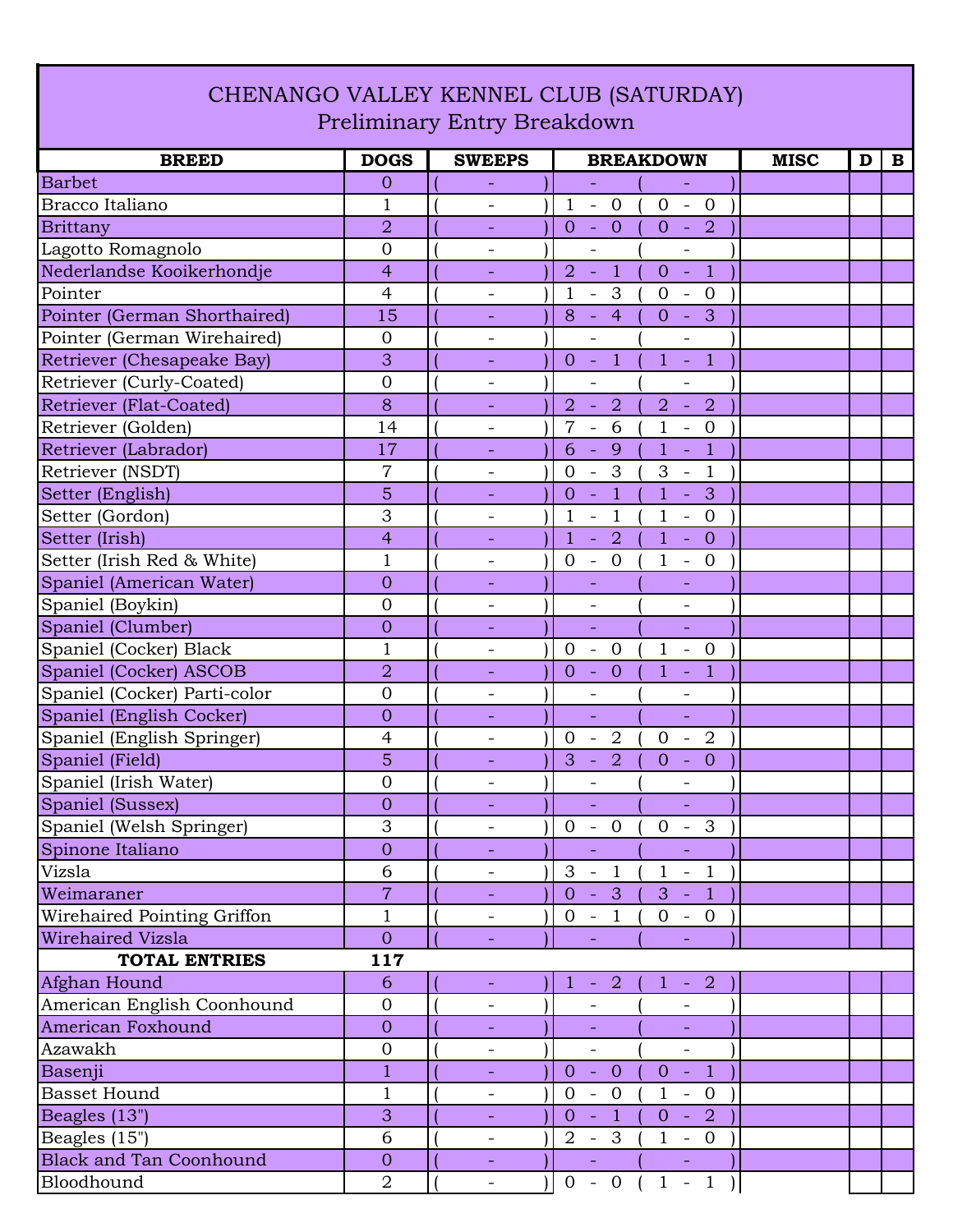| <b>Bluetick Coonhound</b>            | $\overline{0}$      |                          | $\omega$                                                        | $\omega$                                                   |  |
|--------------------------------------|---------------------|--------------------------|-----------------------------------------------------------------|------------------------------------------------------------|--|
| Borzoi                               | $\overline{4}$      |                          | $\overline{0}$<br>$-2$                                          | $\overline{2}$<br>$- 0$                                    |  |
| Cirneco dell'Etna                    | $\mathbf{1}$        | $\overline{\phantom{a}}$ | $\overline{0}$<br>$\overline{0}$<br>$\blacksquare$              | $\theta$<br>Q<br>$\mathbb{Z}$                              |  |
| Dachshund (Longhaired)               | 22                  | $\overline{\phantom{a}}$ | 9<br>9<br>$\mathbb{L}$                                          | $\mathbf{1}$<br>3<br>$\equiv$                              |  |
| Dachshund (Smooth)                   | $\overline{2}$      |                          | $\overline{0}$<br>$\overline{0}$<br>$\Box$                      | $\overline{2}$<br>$\overline{0}$<br>$\sim$                 |  |
| Dachshund (Wirehaired)               | $\overline{7}$      |                          | $\overline{0}$<br>$\overline{4}$<br>$\overline{\phantom{a}}$    | $-1$<br>$\overline{2}$                                     |  |
| English Foxhound                     | $\overline{0}$      |                          |                                                                 |                                                            |  |
| <b>Grand Basset Griffon Vendeen</b>  | $\overline{0}$      | $\overline{\phantom{a}}$ | $\overline{\phantom{0}}$                                        | $\overline{\phantom{a}}$                                   |  |
| Greyhound                            | $\overline{0}$      |                          | ÷,                                                              | L,                                                         |  |
| Harrier                              | $\overline{2}$      |                          | $\mathbf{1}$<br>$\mathbf{0}$<br>$\bar{\mathcal{A}}$             | $1 - 0$                                                    |  |
| Ibizan Hound                         | $\mathbf{1}$        | $\equiv$                 | $\overline{0}$<br>$\overline{0}$<br>$\Box$                      | $\mathbf{1}$<br>$\overline{0}$<br>$\sim$ .                 |  |
| Irish Wolfhound                      | 3                   | $\overline{\phantom{a}}$ | $\mathbf{1}$<br>$\overline{0}$<br>$\overline{\phantom{a}}$      | $\mathbf{1}$<br>$\overline{1}$<br>$\equiv$                 |  |
| Norwegian Elkhound                   | $\mathbf{1}$        |                          | $\overline{0}$<br>$\overline{0}$<br>$\Box$                      | 1 <sup>1</sup><br>$\overline{0}$<br>$\sim$                 |  |
| Otterhound                           | $\mathbf 1$         |                          | $\overline{0}$<br>$\overline{0}$<br>$\overline{\phantom{a}}$    | $\mathbf{1}$<br>$\mathbf{0}$<br>$\mathbb{Z}$               |  |
| Petit Basset Griffon Vendeen         | $\mathbf{1}$        |                          | $- 0$<br>$\overline{0}$                                         | $-1$<br>$\overline{0}$                                     |  |
| Pharaoh Hound                        | $\overline{0}$      | $\overline{\phantom{a}}$ | $\qquad \qquad -$                                               | $\qquad \qquad -$                                          |  |
| Plott                                | $\overline{0}$      |                          |                                                                 | L,                                                         |  |
| Portuguese Podengo Pequeno           | $\mathbf{1}$        | $\overline{\phantom{0}}$ | $\mathbf{0}$<br>$\mathbb{Z}^2$<br>$\overline{0}$                | $\mathbf{1}$<br>$-0$                                       |  |
| <b>Redbone Coonhound</b>             | $\overline{0}$      |                          | $\equiv$                                                        | L,                                                         |  |
| Rhodesian Ridgeback                  | $\overline{7}$      | $\overline{\phantom{a}}$ | $\overline{2}$<br>$\overline{2}$<br>$\mathcal{L}_{\mathcal{A}}$ | 3<br>$-0$                                                  |  |
| Saluki                               | 1                   |                          | $\overline{0}$<br>$\overline{0}$<br>$\equiv$                    | $\mathbf{1}$<br>$\overline{0}$<br>$\omega_{\rm{eff}}$      |  |
| Scottish Deerhound                   | $\overline{2}$      |                          | $\mathbf{1}$<br>$\mathbf{1}$<br>$\Box$                          | $\mathbf{0}$<br>$\mathbf{0}$<br>$\equiv$                   |  |
| Sloughi                              | $\overline{0}$      |                          | $\equiv$                                                        |                                                            |  |
| Treeing Walker Coonhound             | $\overline{0}$      | $\overline{\phantom{a}}$ | $\overline{a}$                                                  | $\overline{\phantom{a}}$                                   |  |
| Whippet                              | 19                  |                          | $-11$<br>$\overline{4}$                                         | 3<br>$\mathbf{1}$<br>$\sim$                                |  |
|                                      |                     |                          |                                                                 |                                                            |  |
|                                      |                     |                          |                                                                 |                                                            |  |
| <b>TOTAL ENTRIES</b>                 | 94                  |                          |                                                                 |                                                            |  |
| Akita                                | 5                   | $\overline{\phantom{a}}$ | $\overline{0}$<br>$-4$                                          | $\mathbf{1}$<br>$- 0$                                      |  |
| Alaskan Malamute                     | $\overline{0}$      | $\overline{\phantom{a}}$ |                                                                 |                                                            |  |
| <b>Anatolian Shepherd Dog</b>        | $\overline{0}$      | $\overline{\phantom{a}}$ | $\Box$                                                          | ÷,                                                         |  |
| Bernese Mountain Dog                 | 9                   | $\overline{\phantom{0}}$ | 5<br>$\overline{4}$<br>$\overline{a}$                           | $\mathbf{0}$<br>$\overline{0}$<br>$\overline{\phantom{a}}$ |  |
| <b>Black Russian Terrier</b>         | $\overline{0}$      |                          |                                                                 | ÷,                                                         |  |
| Boerboel                             | $\mathbf{0}$        | $\overline{\phantom{a}}$ | $\overline{\phantom{a}}$                                        | $\overline{\phantom{a}}$                                   |  |
| <b>Boxer</b>                         | 11                  |                          | $0 - 6$                                                         | 3<br>2<br>$\sim$ $\sim$                                    |  |
| Bullmastiff                          | $\mathbf{0}$        |                          |                                                                 |                                                            |  |
| Cane Corso                           | $\overline{0}$      |                          |                                                                 |                                                            |  |
| Chinook                              | $\overline{0}$      | $\overline{\phantom{a}}$ | $\overline{\phantom{a}}$                                        | $\qquad \qquad -$                                          |  |
| Doberman Pinscher                    | 14                  | $\equiv$                 | $5 - 4$                                                         | $\mathbf{3}$<br>$\overline{2}$<br>$\clubsuit$              |  |
| Dogo Argentino                       | $\overline{0}$      |                          |                                                                 |                                                            |  |
| Dogue de Bordeaux                    | $\overline{0}$      |                          |                                                                 |                                                            |  |
| German Pinscher                      | $\mathbf{0}$        | $\overline{\phantom{a}}$ | $\overline{\phantom{a}}$                                        | $\overline{\phantom{0}}$                                   |  |
| Giant Schnauzer                      | $\mathbf{1}$        |                          | $\overline{1}$<br>$\Omega$<br>$\sim$                            | $-0$<br>$\overline{0}$                                     |  |
| Great Dane                           | 10                  | $\overline{\phantom{a}}$ | 3<br>$\overline{4}$<br>$\overline{\phantom{a}}$                 | $\overline{2}$<br>$\overline{1}$<br>$\equiv$               |  |
| <b>Great Pyrenees</b>                | 3                   | $\equiv$                 | $\overline{1}$<br>$\mathbf{1}$<br>÷,                            | $\mathbf{1}$<br>$\overline{0}$<br>$\blacklozenge$          |  |
| Greater Swiss Mountain Dog           | $\mathbf{1}$        | $\qquad \qquad -$        | $\mathbf{1}$<br>$\overline{0}$<br>$\equiv$                      | $\mathbf{0}$<br>$-0$                                       |  |
| Komondor                             | $\overline{0}$      | $\equiv$                 | $\Box$                                                          | ÷,                                                         |  |
| Kuvasz                               | $\overline{0}$      | $\overline{\phantom{a}}$ | $\overline{\phantom{a}}$                                        | $\overline{\phantom{0}}$                                   |  |
| Leonberger                           | 8                   | $\overline{\phantom{a}}$ | $\mathbf{1}$<br>$-4$                                            | $-2$<br>$\mathbf{1}$                                       |  |
| Mastiff                              | $\mathbf 1$         | $\overline{\phantom{a}}$ | $\overline{0}$<br>$\mathbf{1}$<br>$\blacksquare$                | $\overline{0}$<br>$-0$                                     |  |
| Neapolitan Mastiff                   | $\mathbf{1}$        | $\equiv$                 | $\overline{0}$<br>$-0$                                          | $-1$<br>$\overline{0}$                                     |  |
| Newfoundland<br>Portuguese Water Dog | 3<br>$\overline{0}$ | $\overline{\phantom{a}}$ | $-1$<br>$\mathbf{1}$                                            | $\mathbf{1}$<br>$\overline{0}$<br>$\equiv$                 |  |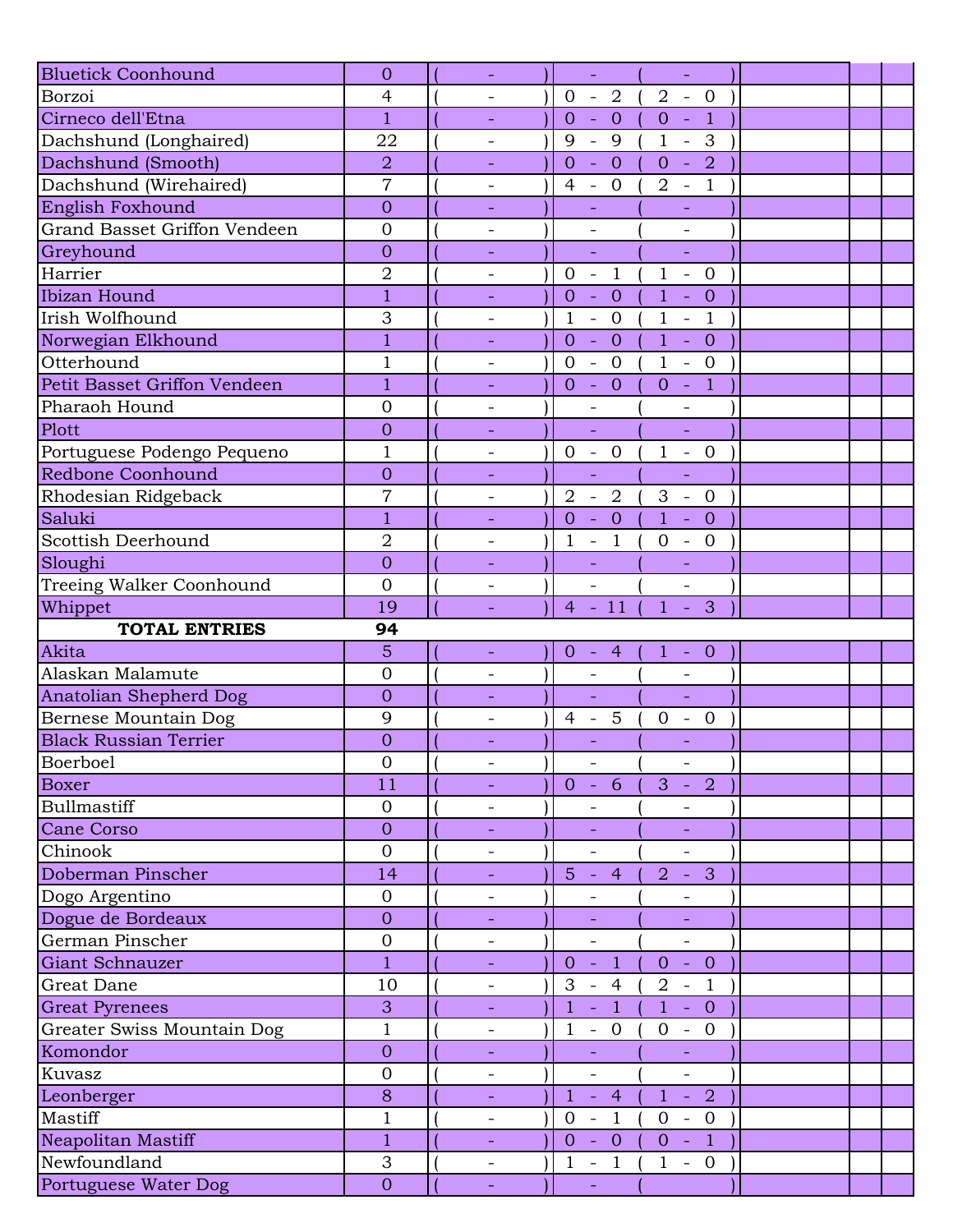| Rottweiler                     | 10             | $\overline{\phantom{a}}$ | $3 - 3$                                        | $4 - 0$                                    |  |  |
|--------------------------------|----------------|--------------------------|------------------------------------------------|--------------------------------------------|--|--|
| Saint Bernard                  | $\overline{2}$ |                          | $1 -$<br>$\overline{1}$                        | $\overline{0}$<br>$\overline{0}$           |  |  |
| Samoyed                        | $\overline{2}$ |                          | $0 - 1$                                        | $(1 - 0)$                                  |  |  |
| Siberian Husky                 | 11             |                          | $-61$<br>2                                     | $3 - 0$                                    |  |  |
| <b>Standard Schnauzer</b>      | $\overline{0}$ | $\overline{\phantom{a}}$ | $\overline{\phantom{a}}$                       |                                            |  |  |
| <b>Tibetan Mastiff</b>         | $\overline{0}$ |                          |                                                |                                            |  |  |
| <b>TOTAL ENTRIES</b>           | 92             |                          |                                                |                                            |  |  |
| Airedale Terrier               | $\overline{0}$ | $\equiv$                 | $\equiv$                                       | $\rightarrow$                              |  |  |
| American Hairless Terrier      | $\overline{0}$ |                          | $\overline{a}$                                 | $\overline{a}$                             |  |  |
| American Staffordshire Terrier | 14             | ÷,                       | $3 - 9$                                        | $1 - 1$                                    |  |  |
| Australian Terrier             | $\overline{0}$ |                          |                                                |                                            |  |  |
| <b>Bedlington Terrier</b>      | $\overline{0}$ |                          |                                                |                                            |  |  |
| <b>Border Terrier</b>          | $\overline{0}$ | $\overline{\phantom{a}}$ | $\overline{\phantom{0}}$                       | $\overline{\phantom{a}}$                   |  |  |
| <b>Bull Terrier (Colored)</b>  | $\overline{0}$ |                          |                                                |                                            |  |  |
| <b>Bull Terrier (White)</b>    | $\overline{0}$ |                          |                                                | $\qquad \qquad -$                          |  |  |
| Cairn Terrier                  | $\overline{4}$ |                          | $0 - 2$                                        | $\mathbf{1}$<br>$-1$                       |  |  |
| Cesky Terrier                  | $\overline{0}$ | $\overline{\phantom{a}}$ |                                                |                                            |  |  |
| Dandie Dinmont Terrier         | $\overline{0}$ | $\blacksquare$           | ÷,                                             | $\Box$                                     |  |  |
| Fox Terrier (Smooth)           | 10             | $\qquad \qquad -$        | $\overline{5}$<br>$4 -$                        | $-1$<br>$\mathbf{0}$                       |  |  |
| Fox Terrier (Wire)             | $\overline{0}$ |                          | ÷.                                             |                                            |  |  |
| Glen of Imaal Terrier          | $\mathbf 1$    | $\overline{\phantom{a}}$ | $0 - 1$                                        | $0 - 0$                                    |  |  |
| <b>Irish Terrier</b>           | $\mathbf{1}$   |                          | $1 - 0$                                        | $\overline{0}$<br>$-0$                     |  |  |
| Kerry Blue Terrier             | $\overline{0}$ | $\qquad \qquad -$        |                                                | $\overline{\phantom{a}}$                   |  |  |
| <b>Lakeland Terrier</b>        | $\overline{2}$ |                          | $1 -$<br>$\overline{0}$                        | $-1$<br>$\overline{0}$                     |  |  |
| Manchester Terrier (Standard)  | $\overline{0}$ | $\overline{\phantom{a}}$ |                                                |                                            |  |  |
| Miniature Bull Terrier         | $\overline{0}$ |                          | $\equiv$                                       | $\equiv$                                   |  |  |
| Miniature Schnauzer            | 6              |                          | $0 - 4$                                        | $1 - 1$                                    |  |  |
| Norfolk Terrier                | $\overline{0}$ |                          | L.                                             |                                            |  |  |
| Norwich Terrier                | $\mathbf 1$    | $\overline{\phantom{a}}$ | $\overline{0}$<br>$\overline{0}$<br>$\sim$ $-$ | $\mathbf{1}$<br>$-0$                       |  |  |
| Parson Russell Terrier         | $\overline{1}$ |                          | $\overline{0}$<br>$-0$                         | $\mathbf{1}$<br>$\overline{0}$<br>$\sim$ . |  |  |
| <b>Rat Terrier</b>             | $\overline{0}$ |                          | $\overline{\phantom{0}}$                       | $\overline{\phantom{a}}$                   |  |  |
| Russell Terrier                | $\overline{4}$ |                          | $1 - 1$                                        | $1 - 1$                                    |  |  |
| <b>Scottish Terrier</b>        | $\mathbf{1}$   |                          | $0 - 1$                                        | $0 - 0$                                    |  |  |
| Sealyham Terrier               | $\mathbf{1}$   | $\sim$                   | $0 - 0$                                        | $1 - 0$                                    |  |  |
| Skye Terrier                   | $\mathbf{0}$   |                          |                                                |                                            |  |  |
| Soft Coated Wheaten Terrier    | $\overline{0}$ |                          |                                                | $\Box$                                     |  |  |
| Staffordshire Bull Terrier     | 6              | $\overline{\phantom{a}}$ | $2 - 4$                                        | $\overline{0}$<br>$-0$                     |  |  |
| <b>Welsh Terrier</b>           | $\overline{1}$ | $\equiv$                 | $0 - 0$                                        | $0 - 1$                                    |  |  |
| West Highland White Terrier    | $\overline{2}$ | $\overline{\phantom{a}}$ | $0 -$<br>$\overline{0}$                        | $2 - 0$                                    |  |  |
| <b>TOTAL ENTRIES</b>           | 55             |                          |                                                |                                            |  |  |
| Affenpinscher                  | $\mathbf{0}$   | $\overline{\phantom{a}}$ | $\overline{\phantom{0}}$                       | $\overline{\phantom{a}}$                   |  |  |
| <b>Biewer Terrier</b>          | $\mathbf{1}$   | $\sim$                   | $0 - 0$                                        | $0 - 1$                                    |  |  |
| <b>Brussels Griffon</b>        | $\mathbf{O}$   | $\overline{\phantom{a}}$ | $\overline{\phantom{a}}$                       | $\overline{\phantom{0}}$                   |  |  |
| Cavalier King Charles Spaniel  | 13             |                          | $7 -$<br>3 <sup>2</sup>                        | $1 - 2$                                    |  |  |
| Chihuahua (Long Coat)          | 10             |                          | $3 - 4$                                        | $\overline{2}$<br>$-1$                     |  |  |
| Chihuahua (Smooth Coat)        | 11             | $\equiv$                 | $3 - 3$                                        | $3 - 2$                                    |  |  |
| <b>Chinese Crested</b>         | $\overline{4}$ | $\overline{\phantom{a}}$ | $\mathbf{1}$<br>$\overline{0}$<br>$\equiv$     | 3<br>$\overline{0}$<br>$\sim$ $-$          |  |  |
| English Toy Spaniel (B & PC)   | $\overline{0}$ | $\overline{\phantom{a}}$ |                                                |                                            |  |  |
| English Toy Spaniel (KC & R)   | $\mathbf 0$    | $\overline{\phantom{a}}$ | $\overline{\phantom{a}}$                       | $\overline{\phantom{a}}$                   |  |  |
| Havanese                       | $\overline{7}$ | $\omega_{\rm{eff}}$      | $0 - 3$                                        | $3 - 1$                                    |  |  |
| Italian Greyhound              | 8              | $\overline{\phantom{a}}$ | $\mathbf{1}$<br>$-3$                           | $2 - 2$                                    |  |  |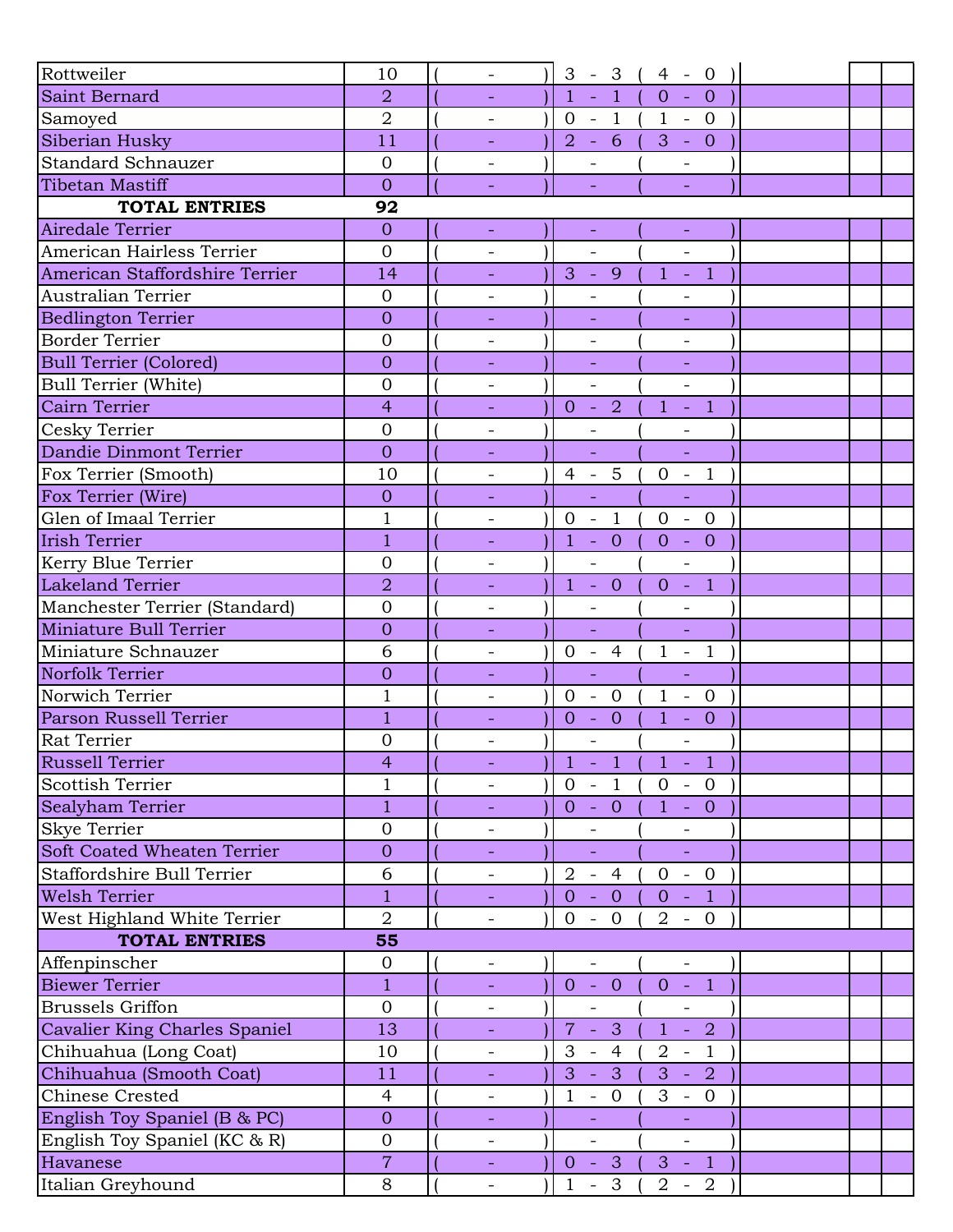| Japanese Chin               | 9              | $\equiv$                         | $2 - 5 ($                                                     | $2 - 0$                                                     |         |                |  |
|-----------------------------|----------------|----------------------------------|---------------------------------------------------------------|-------------------------------------------------------------|---------|----------------|--|
| Maltese                     | $\overline{0}$ | $\overline{\phantom{a}}$         |                                                               |                                                             |         |                |  |
| Manchester Terrier (Toy)    | $\overline{0}$ | $\overline{\phantom{a}}$         | $\blacksquare$                                                | ÷,                                                          |         |                |  |
| Miniature Pinscher          | $\mathbf{1}$   | $\overline{\phantom{a}}$         | $\mathbf{1}$<br>$\overline{0}$<br>$\mathcal{L}_{\mathcal{A}}$ | $\mathbf{0}$<br>$\mathbb{L}^{\mathbb{N}}$<br>$\overline{0}$ |         |                |  |
| Papillon                    | $\overline{4}$ |                                  | $\overline{1}$<br>$\overline{O}$<br>$\Box$                    | 3<br>$-0$                                                   |         |                |  |
| Pekingese                   | 5              | $\overline{\phantom{a}}$         | $\overline{1}$<br>$\overline{2}$<br>$\sim$                    | $\overline{2}$<br>$-0$                                      |         |                |  |
| Pomeranian                  | 17             |                                  | $-11$<br>3                                                    | 3<br>$- 0$                                                  |         |                |  |
| Poodle (Toy)                | $\overline{4}$ | $\overline{\phantom{a}}$         | 3<br>$\overline{0}$<br>$\overline{\phantom{a}}$               | $\mathbf{1}$<br>$-$ 0                                       |         |                |  |
| Pug                         | 6              | ÷,                               | $\overline{2}$<br>$\mathbf{1}$<br>$\Box$                      | $\overline{a}$<br>$-1$                                      |         |                |  |
| Russian Toy                 | $\mathbf{1}$   | $\overline{\phantom{a}}$         | $\mathbf{1}$<br>$\overline{0}$<br>$\mathbb{L}$                | $\overline{0}$<br>$-0$                                      |         |                |  |
| Shih Tzu                    | $\overline{7}$ | $\equiv$                         | $-6$<br>$\overline{0}$                                        | $1 - 0$                                                     |         |                |  |
| Silky Terrier               | $\overline{0}$ |                                  |                                                               |                                                             |         |                |  |
| Toy Fox Terrier             | $\overline{0}$ |                                  |                                                               | $\Box$                                                      |         |                |  |
| Yorkshire Terrier           | 5              | $-$                              | 5<br>$0 -$                                                    | $\overline{0}$<br>$- 0$                                     |         |                |  |
| <b>TOTAL ENTRIES</b>        | 113            |                                  |                                                               |                                                             |         |                |  |
| American Eskimo Dog         | 1              | $\overline{\phantom{a}}$         | $0 - 0$                                                       | $1 - 0$                                                     |         |                |  |
| <b>Bichon Frise</b>         | $\overline{0}$ |                                  | $\mathbb{L}$                                                  | L,                                                          |         |                |  |
| <b>Boston Terrier</b>       | $\overline{4}$ | $\overline{\phantom{a}}$         | $0 - 3$                                                       | $1 - 0$                                                     |         |                |  |
| <b>Bulldog</b>              | 5              | ♦                                | $\overline{4}$<br>$\mathbf{1}$<br>$\mathbb{Z}^2$              | $-0$<br>$\mathbf{O}$                                        |         |                |  |
| Chinese Shar-Pei            | 9              | $\overline{\phantom{a}}$         | 5<br>3<br>$\mathcal{L}_{\mathcal{A}}$                         | $\mathbf{0}$<br>$\overline{1}$<br>$\mathbb{L}$              |         |                |  |
| <b>Chow Chow</b>            | $\overline{4}$ |                                  | $\overline{1}$<br>$\mathbf{1}$<br>$\Box$                      | $\mathbf{1}$<br>$\overline{1}$<br>$\sim$ $-$                |         |                |  |
| Coton de Tulear             | $\mathbf{1}$   | $\overline{\phantom{a}}$         | $\mathbf{0}$<br>$\overline{0}$<br>$\sim$                      | $\mathbf{1}$<br>$-0$                                        |         |                |  |
| Dalmatian                   | $\overline{4}$ | $\equiv$                         | $-1$<br>$\overline{O}$                                        | $-1$<br>$\overline{a}$                                      |         |                |  |
| Finnish Spitz               | $\overline{0}$ | $\overline{\phantom{a}}$         | $\overline{\phantom{a}}$                                      | $\overline{\phantom{0}}$                                    |         |                |  |
| French Bulldog              | 22             | $\equiv$                         | 6<br>$12 -$                                                   | 2<br>$\overline{2}$<br>$\sim$                               |         |                |  |
| Keeshond                    | 5              | $\overline{\phantom{a}}$         | $\overline{2}$<br>$2 -$                                       | $\mathbf{1}$<br>$- 0$                                       |         |                |  |
| Lhasa Apso                  | $\overline{0}$ | $\equiv$                         | $\Box$                                                        | $\equiv$                                                    |         |                |  |
| Lowchen                     | 9              | $\overline{\phantom{a}}$         | $3 - 4$                                                       | $\overline{2}$<br>$-0$                                      |         |                |  |
| Norwegian Lundehund         | $\overline{0}$ | $\equiv$                         | $\Box$                                                        | ÷,                                                          |         |                |  |
| Poodle (Miniature)          | 3              | $\overline{\phantom{a}}$         | $\overline{1}$<br>$\overline{0}$<br>$\sim$                    | $\overline{2}$<br>$\mathbf{0}$<br>$\overline{\phantom{a}}$  |         |                |  |
| Poodle (Standard)           | 29             | $\equiv$                         | $3 - 19$                                                      | $\overline{\phantom{a}}$ 3<br>$4 -$                         |         |                |  |
| Schipperke                  | 5              | $\blacksquare$                   | $\mathbf{1}$<br>$-2$                                          | $\mathbf{1}$<br>$-1$                                        |         |                |  |
| Shiba Inu                   | 23             | $\overline{7}$<br>$\overline{2}$ | $6 - 10$                                                      | $2 - 3$                                                     | Veteran | $\overline{2}$ |  |
| Tibetan Spaniel             | 10             |                                  | $-6$<br>$\overline{2}$                                        | $1 - 1$                                                     |         |                |  |
| Tibetan Terrier             | $\overline{4}$ | $\equiv$                         | 3<br>$0 -$                                                    | $0 - 1$                                                     |         |                |  |
| Xoloitzcuintli              | $\mathbf{1}$   | $\overline{\phantom{a}}$         | $0 - 0$                                                       | $1 - 0$                                                     |         |                |  |
| <b>TOTAL ENTRIES</b>        | 139            |                                  |                                                               |                                                             |         |                |  |
| Australian Cattle Dog       | 3              | $\overline{\phantom{a}}$         | $1 - 0$                                                       | $\mathbf{1}$<br>$-1$                                        |         |                |  |
| Australian Shepherd         | 19             | $\equiv$                         | $6 -$<br>$7\overline{ }$                                      | $5 - 1$                                                     |         |                |  |
| <b>Bearded Collie</b>       | $\overline{2}$ | $\overline{\phantom{a}}$         | $0 -$<br>$\overline{2}$                                       | $0 - 0$                                                     |         |                |  |
| <b>Beauceron</b>            | $\overline{0}$ |                                  |                                                               |                                                             |         |                |  |
| Belgian Laekenois           | $\mathbf 0$    | $\overline{\phantom{a}}$         | $\qquad \qquad -$                                             | $\frac{1}{2}$                                               |         |                |  |
| Belgian Malinois            | $\mathbf{1}$   | ÷,                               | $\overline{0}$<br>$\sim$<br>$\overline{0}$                    | $\overline{0}$<br>$-1$                                      |         |                |  |
| Belgian Sheepdog            | $\overline{2}$ | $\overline{\phantom{a}}$         | $\overline{0}$<br>$-1$                                        | $0 - 1$                                                     |         |                |  |
| Belgian Tervuren            | 8              | $\equiv$                         | $-3$<br>$\mathbf{1}$                                          | $3 - 1$                                                     |         |                |  |
| Bergamasco Sheepdog         | $\mathbf 0$    | $\qquad \qquad -$                | $\qquad \qquad -$                                             | $\overline{\phantom{0}}$                                    |         |                |  |
| <b>Berger Picard</b>        | $\mathbf{1}$   |                                  | $\overline{1}$<br>$0 -$                                       | $0 - 0$                                                     |         |                |  |
| <b>Border Collie</b>        | 3              | $\overline{\phantom{a}}$         | $\overline{2}$<br>$\overline{1}$<br>$\overline{\phantom{a}}$  | $\overline{0}$<br>$- 0$                                     |         |                |  |
| <b>Bouvier des Flandres</b> | $\overline{1}$ |                                  | $\overline{0}$<br>$\overline{0}$<br>$\sim$                    | $0 -$<br>$\overline{1}$                                     |         |                |  |
| <b>Briard</b>               | $\overline{2}$ | $\overline{\phantom{a}}$         | $\mathbf{1}$<br>$-0$                                          | $\overline{0}$<br>$-1$                                      |         |                |  |
| Canaan Dog                  | $\overline{O}$ |                                  |                                                               | u,                                                          |         |                |  |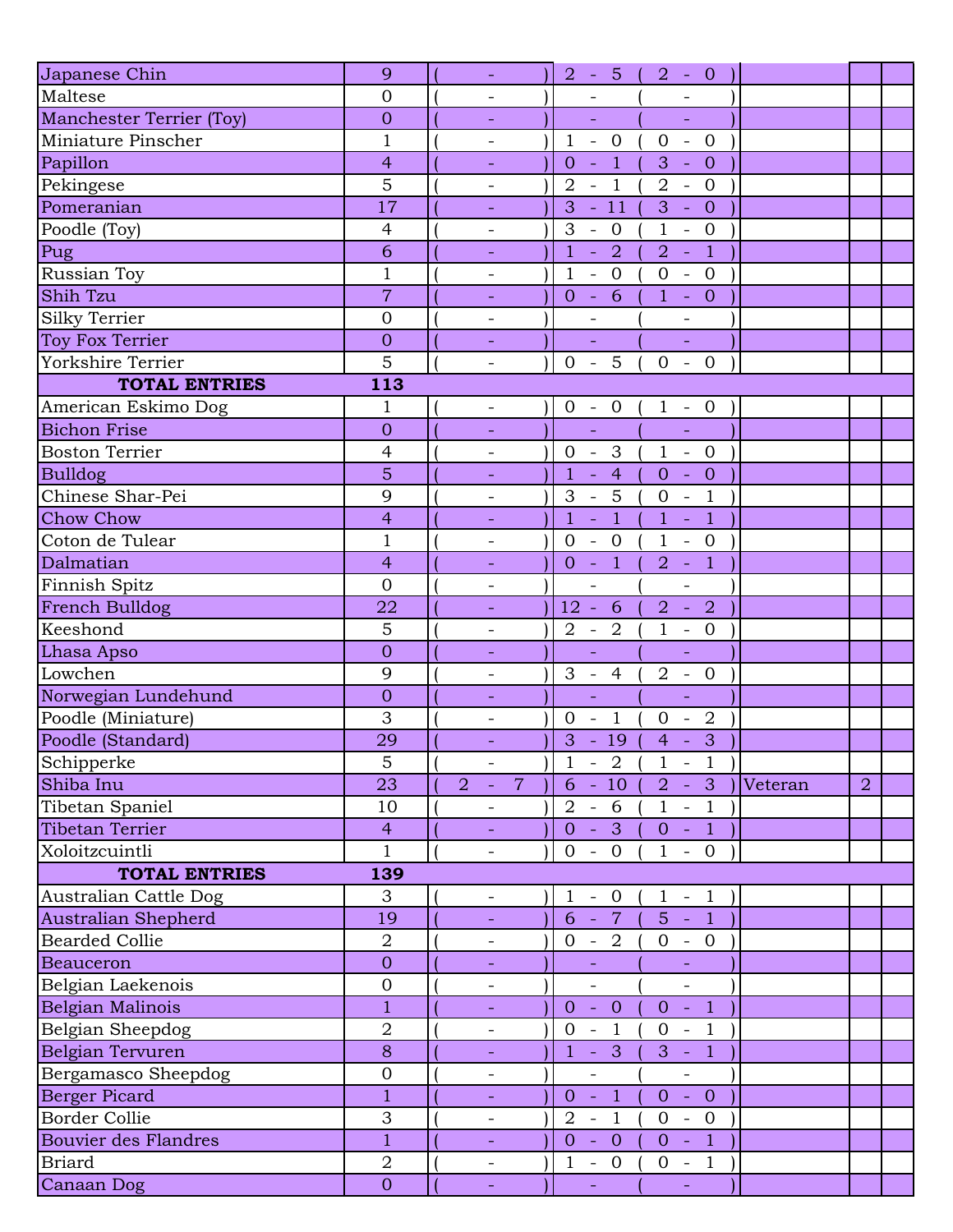| Cardigan Welsh Corgi        | 13             | 3<br>3<br>6<br>$\overline{\phantom{0}}$<br>$\overline{\phantom{a}}$                                        |  |
|-----------------------------|----------------|------------------------------------------------------------------------------------------------------------|--|
| Collie (Rough)              | 6              | $\overline{0}$<br>$\overline{4}$<br>$\equiv$                                                               |  |
| Collie (Smooth)             | 5              | $\overline{2}$<br>$\overline{2}$<br>$\overline{0}$<br>$\overline{\phantom{a}}$<br>$\overline{\phantom{a}}$ |  |
| Entlebucher Mountain Dog    | $\overline{0}$ |                                                                                                            |  |
| Finnish Lapphund            | $\Omega$       |                                                                                                            |  |
| German Shepherd Dog         | 6              | 3<br>$\overline{2}$<br>$\theta$<br>$\equiv$<br>$\overline{\phantom{a}}$                                    |  |
| Icelandic Sheepdog          | 0              |                                                                                                            |  |
| Miniature American Shepherd | 8              | 5<br>$\overline{2}$<br>$\overline{0}$<br>$\equiv$<br>$\equiv$                                              |  |
| Mudi                        | $\overline{0}$ |                                                                                                            |  |
| Norwegian Buhund            | $\overline{0}$ |                                                                                                            |  |
| Old English Sheepdog        | $\mathbf{0}$   |                                                                                                            |  |
| Pembroke Welsh Corgi        | 16             | 6<br>2.<br>4<br>4                                                                                          |  |
| Polish Lowland Sheepdog     |                | 0<br>$\Omega$                                                                                              |  |
| Puli                        | $\overline{0}$ |                                                                                                            |  |
| Pumi                        | 5              | 2<br>2<br>$\Omega$                                                                                         |  |
| Pyrenean Shepherd           |                | 0<br>$\theta$<br>0<br>$\blacksquare$                                                                       |  |
| Shetland Sheepdog           | 18             | 5<br>3<br>9<br>$\overline{\phantom{a}}$<br>$\overline{\phantom{a}}$                                        |  |
| Spanish Water Dog           | $\mathbf{0}$   |                                                                                                            |  |
| Swedish Vallhund            | $\overline{0}$ | $\overline{\phantom{0}}$                                                                                   |  |
| <b>TOTAL ENTRIES</b>        | 121            |                                                                                                            |  |

| <b>MISCELLANEOUS</b> |  | <b>JUNIOR SHOWMANSHIP</b> |
|----------------------|--|---------------------------|
|                      |  |                           |
|                      |  | Novice Junior (5)         |
|                      |  | Novice Intermediate (35)  |
|                      |  | Novice Senior (65)        |
|                      |  | Open Junior (100)         |
|                      |  | Open Intermediate (135)   |
|                      |  | Open Senior (165)         |
|                      |  | Master $(200)$            |
|                      |  |                           |
| <b>TOTAL ENTRIES</b> |  | <b>TOTALS</b>             |

| <b>OBEDIENCE</b>          |                | <b>RALLY</b>      |                |
|---------------------------|----------------|-------------------|----------------|
|                           |                |                   |                |
| Novice A                  |                | Novice A (RB)     | 5              |
| Novice B                  | $\overline{4}$ |                   |                |
| Open A                    | 5              | Novice B (RC)     | $\overline{4}$ |
| Open B                    | $\overline{2}$ |                   |                |
| Utility A                 |                | Intermediate (RD) | 6              |
| Utility B                 | 5              |                   |                |
| <b>Graduate Novice</b>    |                | Advanced A (RF)   | $\overline{2}$ |
| <b>Graduate Open</b>      |                |                   |                |
| Versatility               |                | Advanced B (RG)   | 5              |
| <b>Beginners Novice A</b> | 1              |                   |                |
| Beginners Novice B        | 6              | Excellent A (RJ)  |                |
| Veterans                  |                |                   |                |
| Preferred Novice          |                | Excellent B (RK)  |                |
| Preferred Open            |                |                   |                |
| Preferred Utility         |                | Master (RM)       | 3              |
| <b>TOTAL</b>              | 24             | <b>TOTAL</b>      | 2 <sub>0</sub> |

|                | <b>JUNIOR SHOWMANSHIP</b> |                             |
|----------------|---------------------------|-----------------------------|
|                |                           |                             |
| 0              | Novice Junior (5)         | 2                           |
| 0              | Novice Intermediate (35)  |                             |
| $\overline{0}$ | Novice Senior (65)        |                             |
| 0              | Open Junior (100)         |                             |
| $\overline{0}$ | Open Intermediate (135)   | 2                           |
| 0              | Open Senior (165)         | $\mathcal{D}_{\mathcal{L}}$ |
| $\overline{0}$ | <b>Master (200)</b>       |                             |
|                |                           |                             |
|                | <b>TOTALS</b>             |                             |

| <b>OBEDIENCE</b> |                | <b>RALLY</b>      |                |
|------------------|----------------|-------------------|----------------|
|                  |                |                   |                |
|                  |                | Novice A (RB)     | 5 <sup>5</sup> |
|                  | $\overline{4}$ |                   |                |
|                  | 5              | Novice B (RC)     | $\overline{4}$ |
|                  | $\overline{2}$ |                   |                |
|                  | 1              | Intermediate (RD) | 6              |
|                  | 5              |                   |                |
| .ce              |                | Advanced A (RF)   | $\overline{2}$ |
| n                |                |                   |                |
|                  |                | Advanced B (RG)   | 5              |
| ice A            | 1              |                   |                |
| ice B            | 6              | Excellent A (RJ)  |                |
|                  |                |                   |                |
| ce               |                | Excellent B (RK)  | 1              |
| $\overline{1}$   |                |                   |                |
| ty               |                | Master (RM)       | 3              |
|                  |                |                   |                |
| <b>TOTAL</b>     | 24             | <b>TOTAL</b>      | 26             |
|                  |                |                   |                |